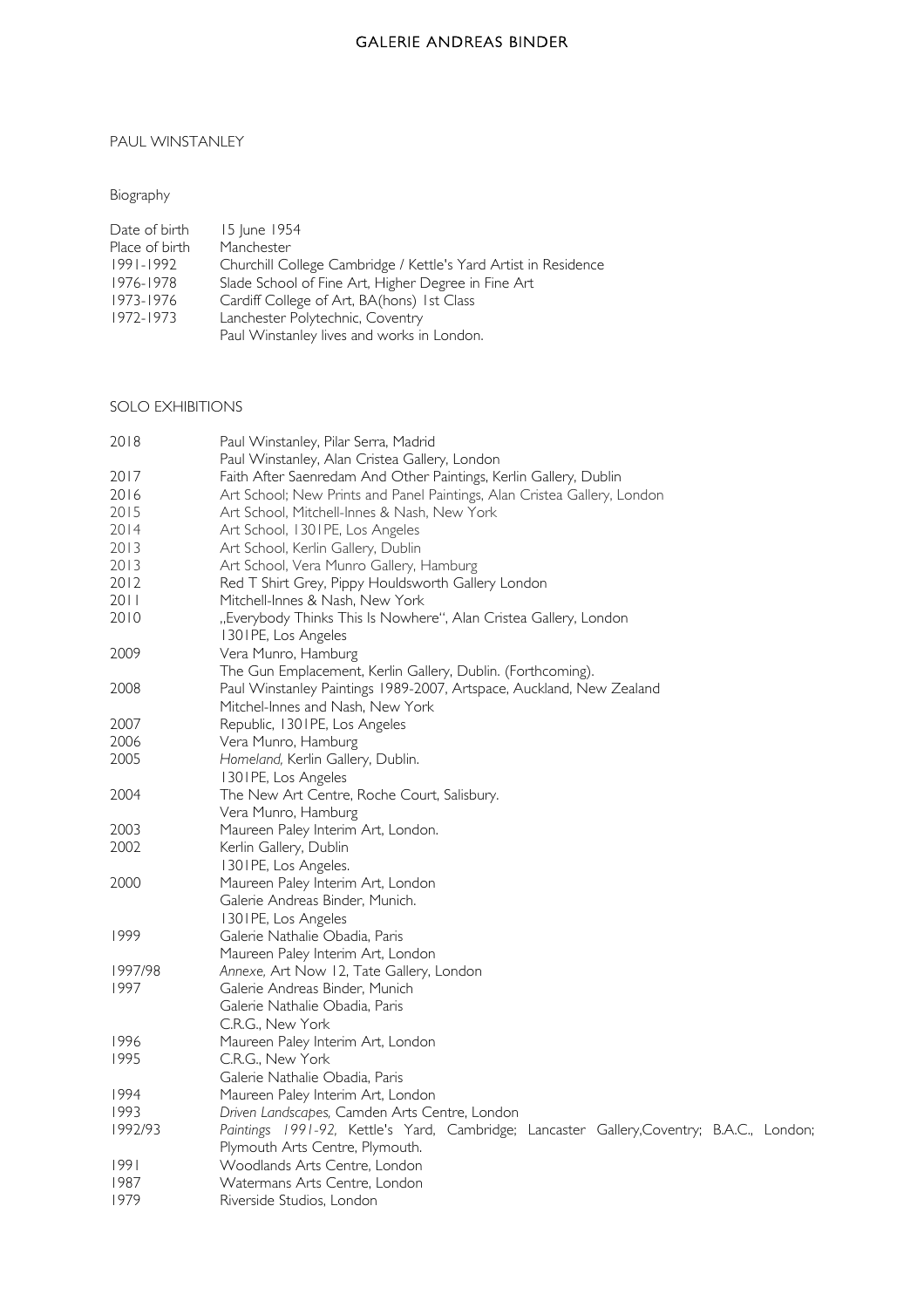## GROUP EXHIBITIONS

| 2018 | Selected Works, 1301PE, Los Angeles                                                                                  |
|------|----------------------------------------------------------------------------------------------------------------------|
|      | As You Like It - C'est Comme Vous Voulez, Praz-Delavellade, Los Angeles                                              |
| 2017 | Dialogues, Vera Munro Gallery, Hamburg                                                                               |
|      | Summer Show, 1301PE, Los Angeles                                                                                     |
|      | Summer Exhibition, Royal Academy, London                                                                             |
|      | A Certain Kind of Light, Towner Art Gallery, Eastbourne; The Exchange, Penzance                                      |
|      | Varying The Chorus, with Brice Marden, Michael Mazur and Sylvia Plimack Mangold, Barbara                             |
|      | Krakow Gallery, Boston                                                                                               |
|      | Geometrics, Andreas Binder Gallery, Munich                                                                           |
|      | New Beginnings, Alan Cristea Gallery, London                                                                         |
| 2016 | Intermission, 1301PE, Los Angeles                                                                                    |
| 2015 | Conversations, Irish Museum of Modern Art, Dublin                                                                    |
|      | Aesthetic Harmonies: Whistler in Context, Colby Museum of Art, Maine.                                                |
| 2014 | The Unassuming Eye, Sobering Galerie, Paris                                                                          |
|      | Summer Exhibition, Alan Cristea Gallery, London                                                                      |
| 2013 | A Space for Contemplation, Galerie Andreas Binder, Munich                                                            |
|      | Here We Go, Karsten Schubert Gallery, London                                                                         |
|      | 13, Alan Cristea Gallery, London                                                                                     |
|      | Art And Existence, Esbjerg Kunst Museum, Denmark                                                                     |
|      | Window To The World, Fondation del'Hermitage, Lausanne                                                               |
|      | Under The Grennwood Tree, St Barbe Museum, Lymington                                                                 |
|      | Galerie Andreas Binder, Munich (with Louise Lawler, Martin Borowski)                                                 |
|      | Lifelike, Museum of Contemporary Art, San Diego, The Blankton Museum of Art, Austin                                  |
| 2012 | Window to the World, Museo Cantonale d'arte and Museo d'arte, Lugano                                                 |
|      | Lifelike, Walker Art center; Minneapolis, New Orleans Museum of Art                                                  |
|      | The Deer, curated by Eric Troncy, Le Consrotium, Dijon                                                               |
|      | There is a Place, The New Art Gallery, Walsall.                                                                      |
| 2011 | UK & EU Contemporary Artists, Galeria Pilar Serra, Madrid.                                                           |
|      | Barrie Cooke, David Godbold, Elizabeth Magill, Stephen McKenna, Paul Winstanley, Kerlin                              |
|      | Gallery, Dublin.                                                                                                     |
|      | Summer Exhibition, Royal Academy, London                                                                             |
|      | Artists For Kettle's Yard, Kettle's Yard, Cambridge<br>Unscharf. Nach Gerhard Richter, Hamburger Kunsthalle, Hamburg |
| 2009 | Self as Selves, Irish Museum of Modern Art (IMMA), Dublin.                                                           |
|      | Mind the Step, 1301PE, Los Angeles.                                                                                  |
| 2008 | Inside Architecture, Museum of Contemporary Art, Los Angeles                                                         |
|      | 8 Visions, One Dream, Today Art Museum, Bejing                                                                       |
| 2007 | Jubilee, Galerie Andreas Binder, Munich                                                                              |
|      | I Don't Do Nature, 1301PE, Los Angeles                                                                               |
|      | Radharc, Galway Arts Cetre, Galway                                                                                   |
| 2006 | Shining, Galerie Andreas Binder, Munich                                                                              |
|      | Gallery Artists, Winter Show, Kerlin Gallery, Dublin                                                                 |
|      | Ghost, Irish Museum of Modern Art, Dublin                                                                            |
|      | Summer Show, Royal Academy, London                                                                                   |
|      | Gallery Artists, Summer Show, Kerlin Gallery, Dublin                                                                 |
|      | Morandi's Legacy, Abbot Hall Art Gallery, Kendal; Estorick Collection, London                                        |
| 2005 | Almost, Robert Miller Gallery, New York                                                                              |
|      | Flashback, Kunstverein, Freiburg, Germany                                                                            |
| 2004 | John Morres 23 Exhibition of Contemporary Painting, Liverpool.                                                       |
|      | Munch Revisited, Museum am Ostwall, Dortmund.                                                                        |
|      | Blow Up, St Pauls Gallery, Birmingham.                                                                               |
| 2003 | Oeuvres Recentes, Galerie Nathalie Obadia, Paris.                                                                    |
| 2002 | Watery, Domestic, The Renaissance Society, University of Chicago, Chicago.                                           |
|      | Painting and Illustration, Luckman Gallery, California State University, Los Angeles.                                |
|      | Eight New Paintings. Barrie Cooke, Felin Egan, Mark Francis, Maureen Gallace, Callum Innes, Elizabeth                |
|      | Magill. Sean Scully, Paul Winstanley. Kerlin Gallery, Dublin.                                                        |
|      | Painted, Printed and Produced in Great Britain, Grant Selwyn Fine Art, New York.                                     |
|      | Beyond Barbizon, Elias Fine Art, Allston, Massachusetts.                                                             |
|      | Ten Years, Galerie Andreas Binder, Munich.                                                                           |
|      | Illumination, Marvelli Gallery, New York.                                                                            |
|      | Landscape, British Council International Touring Exhibition, Casa Andrade Muricy, Curitiba, Brazil.                  |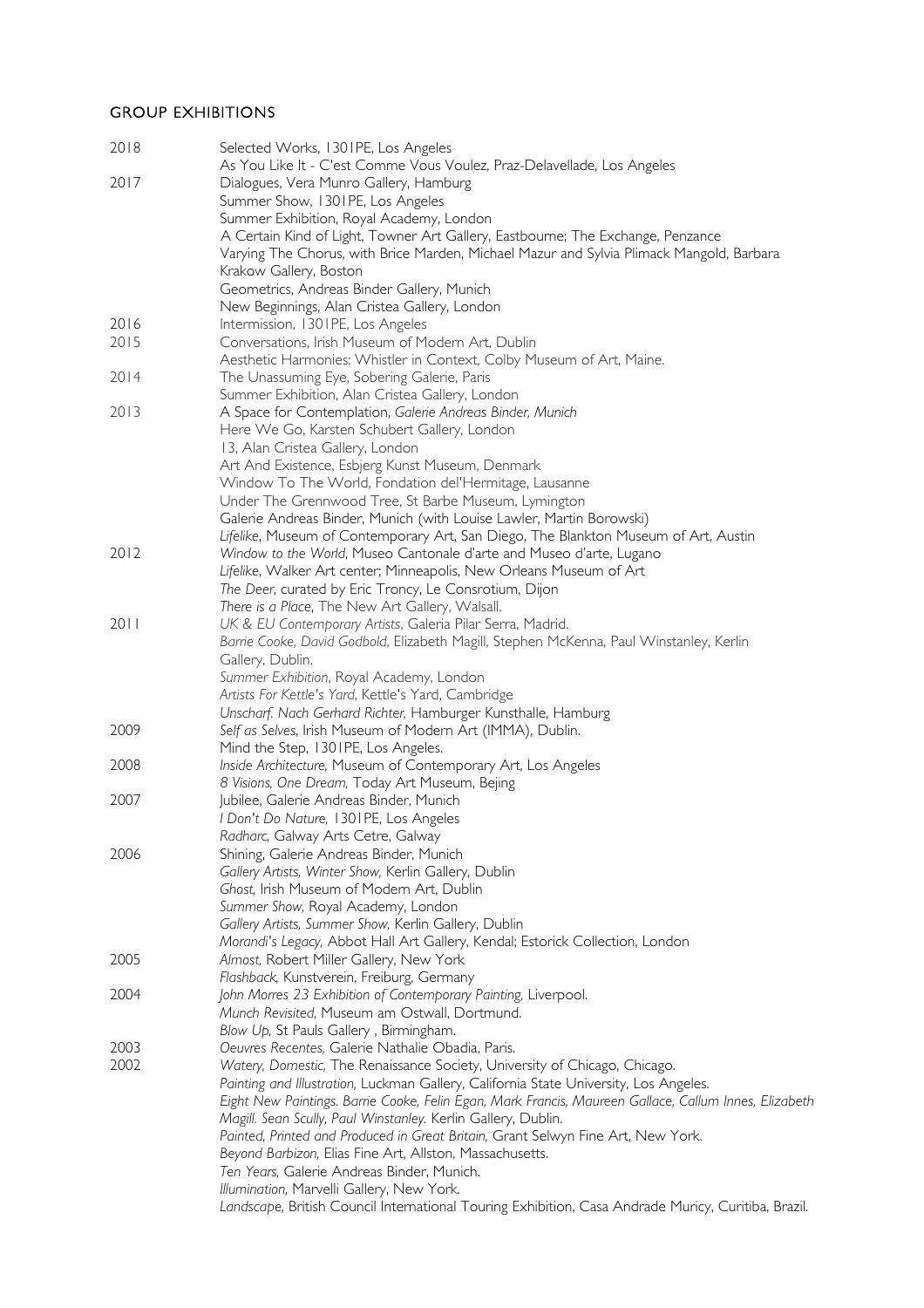| 2001    | Melancholy, City Art Gallery, Southampton; Northern Gallery for Contemporary Art, Sunderland.<br>Telling Tales,: Narrative Impulses in Recent Art, Tate Gallery, Liverpool. |
|---------|-----------------------------------------------------------------------------------------------------------------------------------------------------------------------------|
|         | Multiplication, British Council Touring Show to: Romania, Croatia, Turkey, Russia, Estonia, Poland.                                                                         |
|         | Landscape. British Council International Touring Exhibition, Centro Cultural del Conde Duque,                                                                               |
|         | Madridand touring to Sofia Municipal Gallery of Art, Bulgaria, Museu de Arte Contemporanes de                                                                               |
|         | Niterio, Rio de Janerio and Museu de Arte de Sao Paulo.                                                                                                                     |
| 2000    | The Wreck of Hope, Nunnery Gallery, London                                                                                                                                  |
|         | Landscape, ACC Galerie, Weimar, Germany; House of Artists, Moscow, Russia; Peter and Paul                                                                                   |
|         | Fortress, St Petersburg, Russia; Museum of Modern Art, Rome, Italy                                                                                                          |
| 1999    | Paysages d'artistes, Fondation d'Art Contemporain Guerlain, Les Mesnuls, France                                                                                             |
|         | Go Away: Artists and Travel, Royal College of Art, London                                                                                                                   |
|         | Painting Pictures, Beaver College Art Gallery, Glenside, Philadelphia                                                                                                       |
|         | I'm a Virgin, The Waiting Room, University of Wolverhampton                                                                                                                 |
| 1998/99 | Postcards on Photography, Cambridge Darkroom Gallery, Cambridge; John Hansard Gallery,                                                                                      |
|         | Southampton; Site Gallery, Sheffield; Camerawork, London; Stills Gallery, Edinburgh                                                                                         |
| 1998    | Still, Laurent Delaye Gallery, London                                                                                                                                       |
|         | Made in London, Musea de Electricade, Lisbon                                                                                                                                |
| 1997    | Interior, Maureen Paley Interim Art, London                                                                                                                                 |
|         | Within These Walls, Kettle's Yard, Cambridge                                                                                                                                |
|         | John Moores Liverpool Exhibition 20, Walker Art Gallery, Liverpool                                                                                                          |
|         | Longing, Galerie, Peter Kilchmann, Zurich                                                                                                                                   |
| 1996    | ACE, Arts Concil Collection, Hayward Gallery, London and national tour                                                                                                      |
|         | Inner London, Delphina Gallery, London                                                                                                                                      |
| 1995    | Crossroads, Herbert Read Gallery, KIAD, Canterbury; Wolsey Gallery, Ipswich; Centre d'Art                                                                                   |
|         | Contemporain, Bruxelles, Belgium; FRAC Basse Normandie, Caen, France                                                                                                        |
| 1994    | On Painting, James Hockey Gallery, WSCAD, Farnham                                                                                                                           |
|         | Landescapes, Torino, Italy                                                                                                                                                  |
| 1993    | John Moores Liverpool Exhibition 18, Walker Art Gallery, Liverpool                                                                                                          |
|         | Strictly Painting, Cubitt Street Gallery, London                                                                                                                            |
|         | Re-Present, Todd Gallery, London                                                                                                                                            |
| 1992    | Twelve Stars, Arts Council Gallery, Belfast; City Art Centre, Edinburgh; Barbican Centre, London                                                                            |
|         | The Whitechapel Open, Whitechapel Art Gallery, London                                                                                                                       |
|         | British Painters, Harris Museum, Preston                                                                                                                                    |
| 1991    | Three Painters: Nicholas May, Nicholas Rule, Paul Winstanley, Maureen Paley Interim Art, London                                                                             |
| 1990    | Gallery Artists, Maureen Paley Interim Art                                                                                                                                  |
| 1989    | Whitechapel Open, Whitechapel Gallery, London                                                                                                                               |
|         | John Moores Liverpool Exhibition 16, Walker Art Gallery, Liverpool                                                                                                          |
| 1988    | Two Painters, FPA, Carlton House Terrace, London                                                                                                                            |
| 1987    | Six Visiting Artists, The Gallery, Falmouth School of Art                                                                                                                   |
| 1986    | Printmaking Today, Barbican Centre, London and National Tour                                                                                                                |
| 1981    | Group of Four, Stavelot, Belgium                                                                                                                                            |
|         | Aspects of Drawing, House Gallery, London                                                                                                                                   |
| 1980    | Group of Four, City University Gallery, London                                                                                                                              |
|         | Holborn Station Re-Design Project, Whitechapel Gallery, London                                                                                                              |

# Bibliography

| 2003 | Feaver, William, Paul Winstanley, Art News, Dec 2003.                                          |
|------|------------------------------------------------------------------------------------------------|
|      | Fielding, Anne. Paul Winstanley, Time Out, no 1726, Sept 2003.                                 |
|      | Downey, Anthony. Utopia Remembered. Contemporary, no 51, 2003.                                 |
| 2002 | Downey, Anthony, Paul Winstanley, Contemporary, November 2002.                                 |
| 2001 | Morley, Simon. To Infinity and Beyond, Art Review, February.                                   |
|      | Buck, Louisa. Louisa Bucks choice of London contemporary Galleries, The Art Newspaper, No 110, |
|      | January.                                                                                       |
| 2000 | Sally O'Reilly, Paul Winstanley, Time Out, no 1587 Jan 17-24                                   |
|      | Duncan McLaren, Paul Winstanley, Independent on Sunday, December 10                            |
|      | Paul Winstanley Archive: Complete Paintings 1989-2000, Maureen Paley Interim Art and 1301PE,   |
|      | (120 page Monograph)                                                                           |
|      | Landscape, The British Council, (80 page Catalogue)                                            |
| 1999 | Paysages d'artistes, Fondation d'art Contemporain Daniel and Florence Guerlain, (52 page       |
|      | Catalogue)                                                                                     |
|      | Lavrador, Judicael. Atmosphere, Le Journal des Expositions, no 68, November                    |
|      | Dagen, Philippe. Un si beau monde, Le Monde, Dec 19                                            |
|      | Reardon, Valerie. Postcards on photography, Art Monthly, no 223, February                      |
|      | From A to B (And Back Again), Royal College of Art, (120 page Catalogue)                       |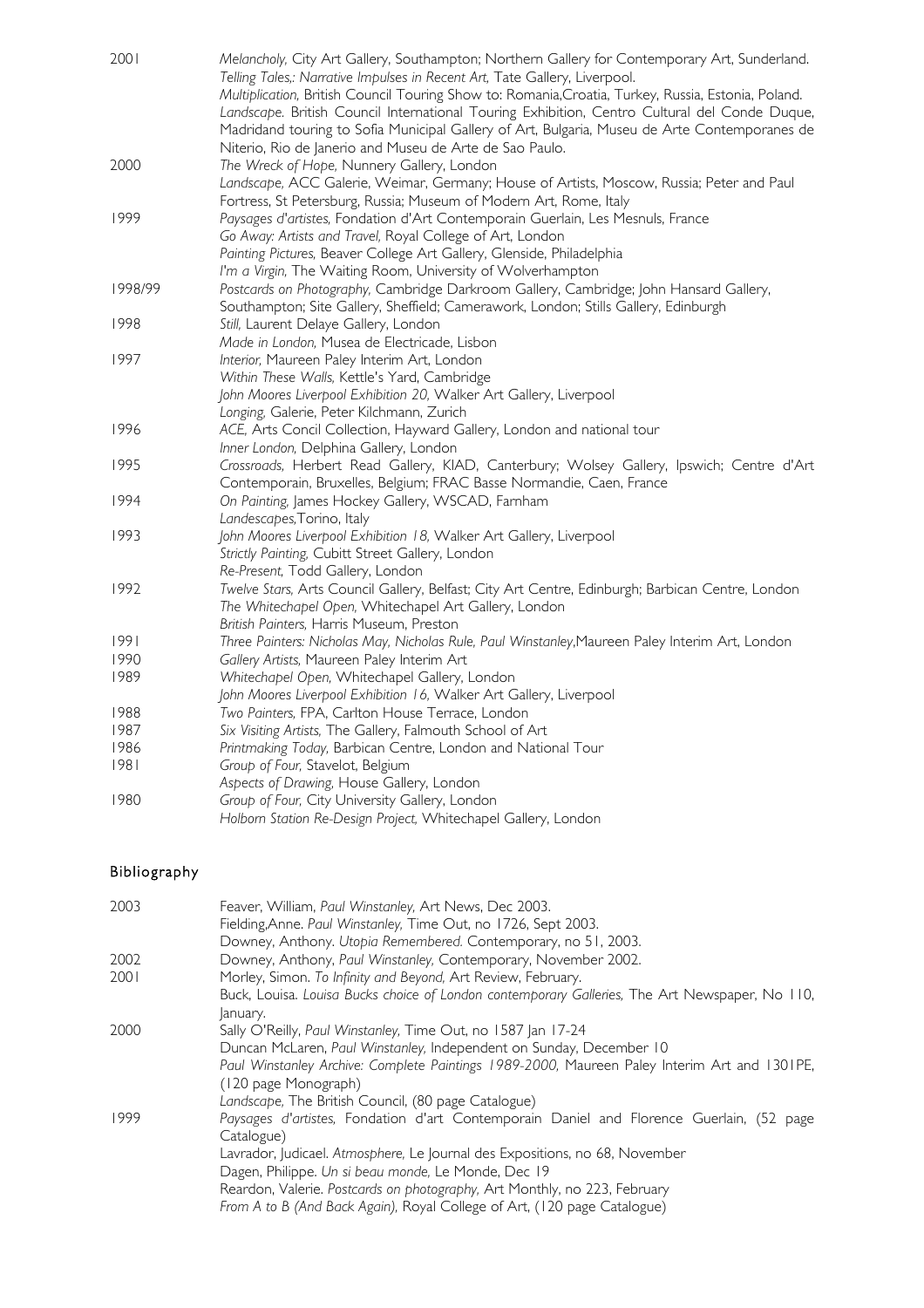| 1998 | Postcards on Photography, Cambridge Darkroom Gallery, (144 page Catalogue).<br>Coomer, Martin. Still. Time Out, no 1464 Sept 9-16                                                                                                                                                                                                                                                                                                                                                                                                                                                                           |
|------|-------------------------------------------------------------------------------------------------------------------------------------------------------------------------------------------------------------------------------------------------------------------------------------------------------------------------------------------------------------------------------------------------------------------------------------------------------------------------------------------------------------------------------------------------------------------------------------------------------------|
|      | Morley, Simon. The Friedrich Factor, Contemporary Visual Arts, Issue 19                                                                                                                                                                                                                                                                                                                                                                                                                                                                                                                                     |
|      | de Ville, Nicholas. Ways of Seeing and the Pleasures of the Visual, Contemporary Visual Arts, Issue                                                                                                                                                                                                                                                                                                                                                                                                                                                                                                         |
|      | 18                                                                                                                                                                                                                                                                                                                                                                                                                                                                                                                                                                                                          |
|      | Hoffman, Justin. Paul Winstanley, Galerie Andreas Binder. Artforum. February XXXXVI no6                                                                                                                                                                                                                                                                                                                                                                                                                                                                                                                     |
|      | Craddock, Sacha. Paul Winstanley, The Times, January 13                                                                                                                                                                                                                                                                                                                                                                                                                                                                                                                                                     |
|      | Herbert, Martin. Paul Winstanley, Tate Gallery, Time out, no 1429 January 7-14                                                                                                                                                                                                                                                                                                                                                                                                                                                                                                                              |
| 1997 | Feaver, William. The lights are on but there's no-one at home. Which is just as well, The                                                                                                                                                                                                                                                                                                                                                                                                                                                                                                                   |
|      | Observer/Review December14                                                                                                                                                                                                                                                                                                                                                                                                                                                                                                                                                                                  |
|      | Hubbard, Sue. Interior, Time out, no 1421 Nov 12-19                                                                                                                                                                                                                                                                                                                                                                                                                                                                                                                                                         |
|      |                                                                                                                                                                                                                                                                                                                                                                                                                                                                                                                                                                                                             |
|      | Feaver, William. Moores scores, The Observer/Review, Novenber 9                                                                                                                                                                                                                                                                                                                                                                                                                                                                                                                                             |
|      | John Moores Liverpool Exhibition 20, Walker Art Gallery, (Catalogue)                                                                                                                                                                                                                                                                                                                                                                                                                                                                                                                                        |
|      | Greenberg, Sarah. Within These Walls, Blueprint, September                                                                                                                                                                                                                                                                                                                                                                                                                                                                                                                                                  |
|      | Filser, Hubert. Faszinierende Spiele miy Licht und Leise Tone, Suddeutsche Zeitung, no 210,                                                                                                                                                                                                                                                                                                                                                                                                                                                                                                                 |
|      | September 12                                                                                                                                                                                                                                                                                                                                                                                                                                                                                                                                                                                                |
|      | Sachs, Brita. Die Macht der tausend Augen. Frankfurter Allgemeine Zeitung, September 20                                                                                                                                                                                                                                                                                                                                                                                                                                                                                                                     |
|      | Ingleby, Richard. Making an exhibition of yourself at 40, Independent on Sunday, August 10                                                                                                                                                                                                                                                                                                                                                                                                                                                                                                                  |
|      | Melvin, Jeremy. Diverse perceptions of interior space, Architects Journal, August 14-21                                                                                                                                                                                                                                                                                                                                                                                                                                                                                                                     |
|      | Tozer, John. Within these Walls, Kettle's Yard, Art Monthly, no209, September                                                                                                                                                                                                                                                                                                                                                                                                                                                                                                                               |
|      | Cumming, Laura. Condiments of the Season, The Observer/Review, August 10                                                                                                                                                                                                                                                                                                                                                                                                                                                                                                                                    |
|      | Within These Walls, Kettle's Yard, Cambridge (24 page Catalogue)                                                                                                                                                                                                                                                                                                                                                                                                                                                                                                                                            |
| 1996 | Made In London, Simmons and Simmons, (64 page Catalogue)                                                                                                                                                                                                                                                                                                                                                                                                                                                                                                                                                    |
|      | Coomer, Martin. Paul Winstanley, Time Out, no 1326 Jan 17-24                                                                                                                                                                                                                                                                                                                                                                                                                                                                                                                                                |
|      | MacRitchie, Lynn. Corporate art goes avant-garde, Financial Times, June 22                                                                                                                                                                                                                                                                                                                                                                                                                                                                                                                                  |
|      | Morrissey, Simon. The many faces of London. Building Design, April 5                                                                                                                                                                                                                                                                                                                                                                                                                                                                                                                                        |
| 1995 | Cotter. Art in Review, New York Times, May 5                                                                                                                                                                                                                                                                                                                                                                                                                                                                                                                                                                |
|      | Crossroads, Herbert Read Gallery, KIAD, Canterbury, (24 page Catalogue)                                                                                                                                                                                                                                                                                                                                                                                                                                                                                                                                     |
| 1994 |                                                                                                                                                                                                                                                                                                                                                                                                                                                                                                                                                                                                             |
|      | Landescapes, Ex Lanificio Bona, (56 page Catalogue)                                                                                                                                                                                                                                                                                                                                                                                                                                                                                                                                                         |
|      | Morley, Simon. Peter Kinley and Paul Winstanley, Art Monthly, no I I7, June                                                                                                                                                                                                                                                                                                                                                                                                                                                                                                                                 |
|      | Norman, Geraldine. The Contemporary Capital, The Independent on Sunday, March 6                                                                                                                                                                                                                                                                                                                                                                                                                                                                                                                             |
|      | Lillington, David. Waiting tables, Time Out, March 2-9                                                                                                                                                                                                                                                                                                                                                                                                                                                                                                                                                      |
|      | On Painting, James Hockey Gallery, Farnham, (18 page Catalogue)                                                                                                                                                                                                                                                                                                                                                                                                                                                                                                                                             |
| 1993 | Feaver, William, Plainly a new fancy, The Observer/Review, April18                                                                                                                                                                                                                                                                                                                                                                                                                                                                                                                                          |
|      |                                                                                                                                                                                                                                                                                                                                                                                                                                                                                                                                                                                                             |
|      |                                                                                                                                                                                                                                                                                                                                                                                                                                                                                                                                                                                                             |
|      |                                                                                                                                                                                                                                                                                                                                                                                                                                                                                                                                                                                                             |
|      |                                                                                                                                                                                                                                                                                                                                                                                                                                                                                                                                                                                                             |
|      |                                                                                                                                                                                                                                                                                                                                                                                                                                                                                                                                                                                                             |
| 1992 |                                                                                                                                                                                                                                                                                                                                                                                                                                                                                                                                                                                                             |
|      |                                                                                                                                                                                                                                                                                                                                                                                                                                                                                                                                                                                                             |
| 1981 | Bucklow, Christopher, Aspects of drawing, Artscribe, no31                                                                                                                                                                                                                                                                                                                                                                                                                                                                                                                                                   |
|      | Durden, Mark. On Painting, Part 2: Peter Kinley and Paul Winstanley, Frieze, Issue 18, Set-Oct<br>John Moores Liverpool Exhibition 18, Walker Art Gallery, (Catalogue)<br>Kent, Sarah. Camden Arts Centre, Time Out, April 14 -21<br>Lillington, David. Strictly Painting, Time Out, March 10 - 17<br>Feaver, William. What goes around comes around, yet again, The Observer, Feb 28<br>Searle, Adrian. Paul Winstanley, Time Out, Feb 3 - 10<br>Paul Winstanley. Paintings 1991-92, Kettle's Yard, Cambridge, (48 page Catalogue)<br>John Moores Liverpool Exhibition 16, Walker Art Gallery, (Catalogue) |

# Public Collections

Arts Council of Great Britain Barclays Bank British Council British Museum, London Burger Collection, Hong Kong European Parliament Central Krankenversicherung, Cologne Calvin College, Grand Rapids Churchill College, Cambidge University Colby Museum of Art, Maine, USA. Fondation Daniel and Florence Guerlin Fonds National d'art Contemporain (FNAC), Paris Government Art Collection, London Irish Museum of Modern Art, Dublin Museum of Contemporary Art (MoCA), Los Angeles Museum of Modern Art (MoMA), New York Musee d'art Contemporain, Sintra, Portugal New York City Public Library Red Mansion Foundation, London Simmons and Simmons Southampton City Art Gallery